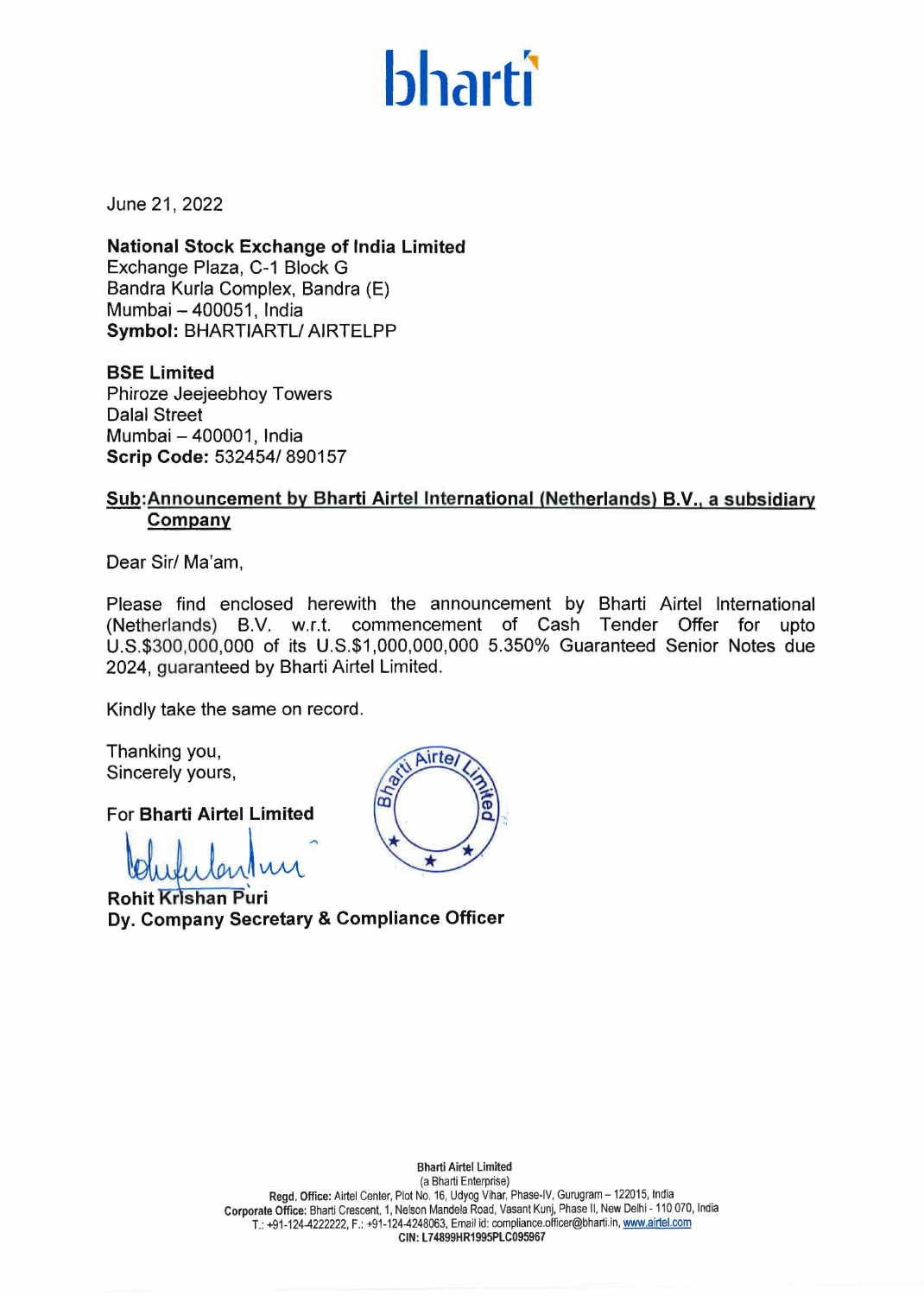# **NOT FOR RELEASE, PUBLICATION OR DISTRIBUTION IN OR INTO, OR TO ANY PERSON RESIDENT AND/OR LOCATED IN, ANY JURISDICTION WHERE SUCH RELEASE, PUBLICATION OR DISTRIBUTION IS UNLAWFUL (SEE "OFFER AND DISTRIBUTION RESTRICTIONS" OF THE TENDER OFFER MEMORANDUM DATED JUNE 21, 2022).**

## **THIS ANNOUNCEMENT IS FOR INFORMATION ONLY AND IS NOT AN OFFER TO PURCHASE OR A SOLICITATION OF AN OFFER TO SELL ANY NOTES.**

June 21, 2022



## **Bharti Airtel International (Netherlands) B.V. Commences Cash Tender Offer for up to U.S.\$300,000,000 of its 5.350% Guaranteed Senior Notes due 2024 (Rule 144A CUSIP / ISIN: 08861JAB5 / US08861JAB52; Regulation S CUSIP / ISIN: N1384FAB1 / USN1384FAB15).**

Bharti Airtel International (Netherlands) B.V. (the "**Company"**), a subsidiary of Bharti Airtel Limited, today announced that it has commenced a tender offer to purchase for cash (the "**Tender Offer**") up to U.S.\$300,000,000 of its 5.350% Guaranteed Senior Notes due 2024 (Rule 144A CUSIP / ISIN: 08861JAB5 / US08861JAB52; Regulation S CUSIP / ISIN: N1384FAB1 / USN1384FAB15) (the "**Notes"**). The Tender Offer is being made pursuant to a Tender Offer Memorandum, dated June 21, 2022 (the "**Tender Offer Memorandum**"). Capitalized terms used in this announcement but not defined herein have the meanings given to them in the Tender Offer Memorandum.

## **Rationale for the Tender Offer**

The purpose of the Tender Offer is for the Company to optimize its balance sheet and reduce debt.

## **Summary of the Tender Offer**

| <b>Title of Securities</b>                                                 | <b>CUSIP / ISIN / COMMON CODE</b>                                                                                   | Outstanding<br><b>Principal Amount</b> | <b>Early Tender</b><br><b>Consideration</b>                                       | <b>Late Tender</b><br>Consideration                                       |
|----------------------------------------------------------------------------|---------------------------------------------------------------------------------------------------------------------|----------------------------------------|-----------------------------------------------------------------------------------|---------------------------------------------------------------------------|
| U.S.\$1,000,000,000 5.350%<br><b>Guaranteed Senior Notes</b><br>due $2024$ | 08861JAB5 / US08861JAB52 /<br>106812799<br>(Rule 144A)<br>N1384FAB1 / USN1384FAB15 /<br>106812764<br>(Regulation S) | U.S.\$1,000,000,000                    | $U.S.\$ \$1,021 per<br>$U.S.S.1,000$ in<br>principal<br>amount of<br><b>Notes</b> | U.S.\$991 per<br>U.S.\$1,000 in<br>principal<br>amount of<br><b>Notes</b> |

The Tender Offer will commence on June 21, 2022 and will expire at 11:59 p.m. (New York City time) on July 19, 2022 (the "**Tender Expiration Deadline**"), unless, at the sole discretion of the Company, extended, re-opened or amended, subject to applicable laws and as provided in the Tender Offer Memorandum.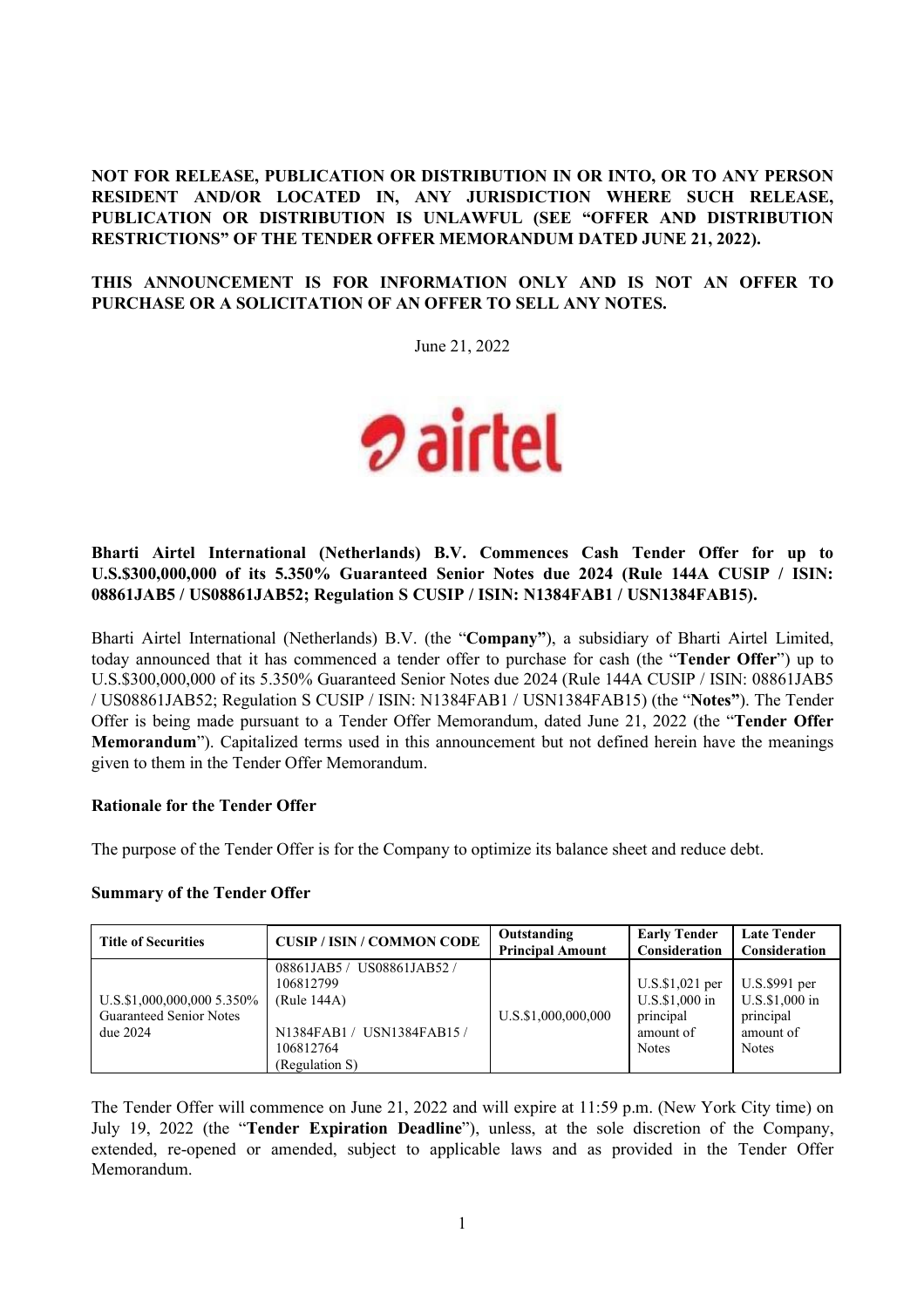In order to be eligible to receive the Early Tender Consideration, holders of Notes ("**Noteholders**") must validly tender their Notes by, and such tender must be received by Morrow Sodali Limited as the information and tender agent (the "**Information and Tender Agent**") at or prior to 5:00 p.m. (New York City time) on July 5, 2022, unless, at the sole discretion of the Company, extended, re-opened or amended, subject to applicable laws and as provided in the Tender Offer Memorandum (the "**Early Tender Deadline**"). In addition to the Early Tender Consideration, the Company will also pay Noteholders (whose Notes are tendered by the Early Tender Deadline and accepted for purchase by the Company) the Accrued Interest Payment (as defined in the Tender Offer Memorandum), as provided in the Tender Offer Memorandum on or about July 7, 2022 (the "**Early Settlement Date**").

In order to be eligible to receive the Late Tender Consideration, Noteholders must validly tender their Notes, and such tender must be received by the Information and Tender Agent, after the Early Tender Deadline but at or prior to the Tender Expiration Deadline. In addition to the Late Tender Consideration, the Company will also pay Noteholders (whose Notes are tendered after the Early Tender Deadline but at or prior to the Tender Expiration Deadline and accepted for purchase by the Company) the Accrued Interest Payment (as defined in the Tender Offer Memorandum), as provided in the Tender Offer Memorandum, on or about July 21, 2022 (the "**Final Settlement Date**").

#### *Maximum Acceptance Amount*

The Company proposes to accept for purchase the Notes tendered in the Tender Offer up to the Maximum Acceptance Amount on the terms and subject to the conditions contained in the Tender Offer Memorandum. If the aggregate principal amount of Notes validly tendered before the Early Tender Deadline exceeds the Maximum Acceptance Amount, the Company will not accept for purchase any Notes tendered after the Early Tender Deadline.

The initial Maximum Acceptance Amount is U.S.\$300,000,000 for the Notes, but such amount may be increased or reduced at the Company's sole discretion, subject to applicable law and regulation, in which case the final Maximum Acceptance Amount will be announced as soon as reasonably practicable following the Early Tender Deadline. The Company reserves the right, in its sole and absolute discretion, to purchase the Notes in excess of or below the Maximum Acceptance Amount, subject to applicable law.

#### *Acceptance Priority*

If the aggregate principal amount of the Notes validly tendered in the Tender Offer exceeds the final Maximum Acceptance Amount, the Company will accept tender instructions in accordance with the following Acceptance Priority:

- (i) firstly, towards the tender instructions received prior to Early Tender Deadline (the "**Early Tender Instructions**"); and
- (ii) secondly, towards the tender instructions received after the Early Tender Deadline but at or prior to the Tender Expiration Deadline (the "**Late Tender Instructions**" and, together with the Early Tender Instructions, the "**Tender Instructions**"),

provided that the Company will only accept for purchase Notes with an aggregate principal amount of the Notes tendered up to the Maximum Acceptance Amount.

All Notes tendered at or prior to the Early Tender Deadline will be accepted for purchase in priority to Notes tendered after the Early Tender Deadline, and to the extent that Notes are tendered at or prior to the Early Tender Deadline, the Maximum Acceptance Amount available after the Early Tender Deadline could be reduced significantly or altogether (unless the Maximum Acceptance Amount is increased such that the Tender Offer would not be oversubscribed at the Early Tender Deadline). Accordingly, in such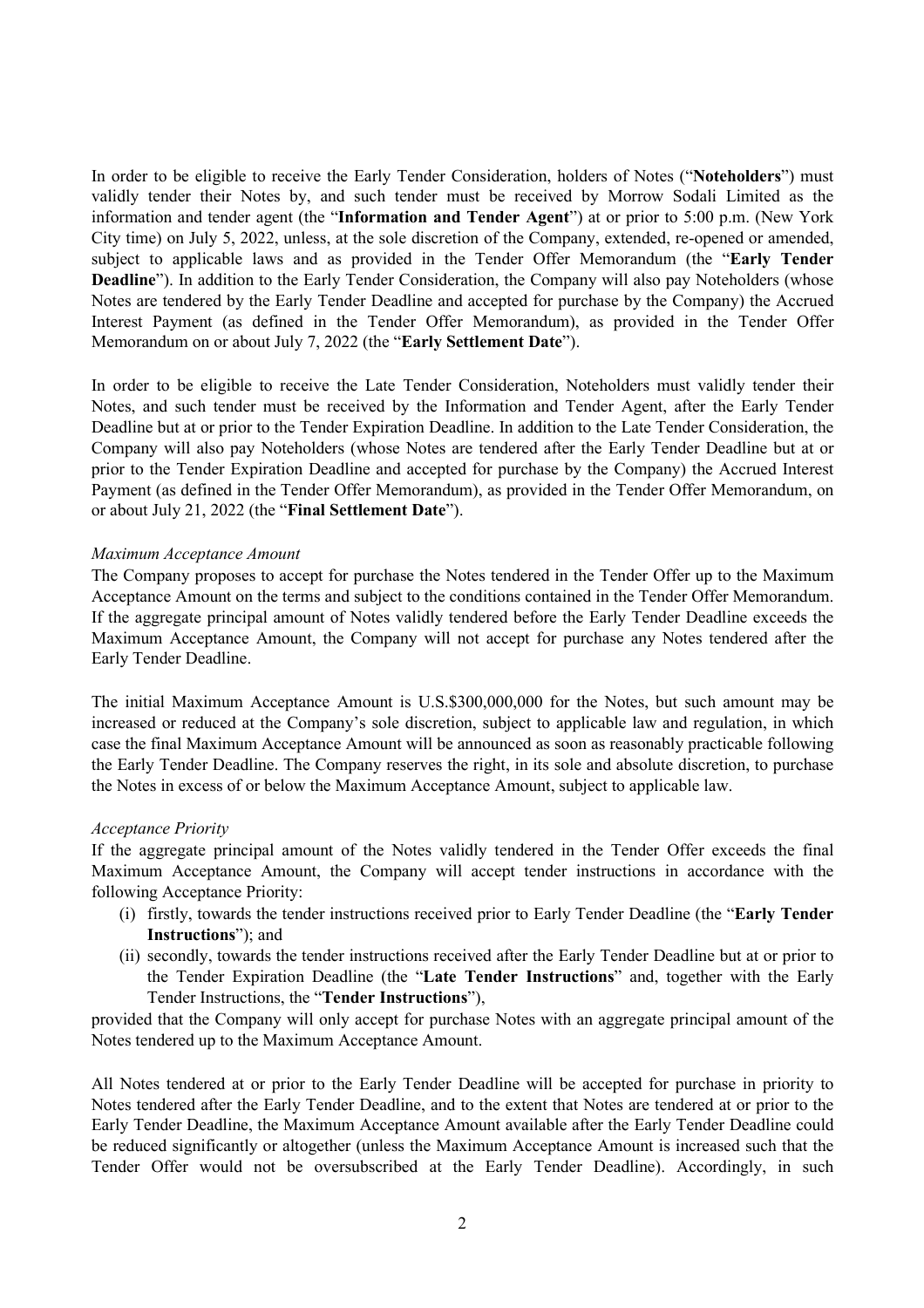circumstances, if the Maximum Acceptance Amount is reached in respect of tenders made at or prior to the Early Tender Deadline, no Notes tendered after the Early Tender Deadline will be accepted for purchase.

#### *Pro Ration*

Subject to the conditions as contained in the Tender Offer Memorandum, the Company will accept Notes validly tendered on a pro rata basis such that the aggregate principal amount of the Notes validly tendered and accepted for purchase does not exceed the Maximum Acceptance Amount. Such pro rata acceptance will be calculated by multiplying the principal amount of the Notes represented by each Tender Instruction by a Scaling Factor (as defined in the Tender Offer Memorandum) as at the Early Tender Deadline or the Tender Expiration Deadline, as applicable.

A separate Tender Instruction must be submitted on behalf of each beneficial owner of the Notes, given the possibility of pro ration.

#### *Other Conditions of the Tender Offer*

The Company reserves the right, in its sole discretion and subject to applicable laws, to extend, re-open, withdraw, amend and/or terminate the Tender Offer, and to amend or waive any of the terms and conditions of the Tender Offer at any time following the commencement of the Tender Offer (subject to applicable law and as provided in the Tender Offer Memorandum).

Tenders Instructions will, once submitted, be irrevocable except in the limited circumstances described in the Tender Offer Memorandum.

| Event                                                                         | <b>Time and Date</b>                                                                                           |  |  |
|-------------------------------------------------------------------------------|----------------------------------------------------------------------------------------------------------------|--|--|
| <b>Commencement of the Tender Offer.</b>                                      | June 21, 2022.                                                                                                 |  |  |
| <b>Early Tender Deadline.</b>                                                 | 5:00 p.m. (New York City time) on July 5, 2022.                                                                |  |  |
| <b>Announcement of the Early Tender Results of the</b><br>Tender Offer.       | As soon as practicable following the Early<br>Tender Deadline, in any case, on or about July 6,<br>2022.       |  |  |
| <b>Early Settlement Date.</b>                                                 | On or about July 7, 2022.                                                                                      |  |  |
| <b>Tender Expiration Deadline.</b>                                            | 11:59 p.m. (New York City time) on July 19,<br>2022.                                                           |  |  |
| <b>Announcement of the Late Tender Results of the</b><br><b>Tender Offer.</b> | As soon as practicable following the Tender<br>Expiration Deadline, in any case, on or about<br>July 20, 2022. |  |  |
| <b>Final Settlement Date.</b>                                                 | On or about July 21, 2022.                                                                                     |  |  |

## **Indicative Timetable for the Tender offer**

The Company has engaged Barclays Bank PLC, Citigroup Global Markets Inc., Merrill Lynch (Singapore) Pte. Ltd. and Standard Chartered Bank (the "**Dealer Managers"**) to serve as dealer managers for the Tender Offer. For additional information regarding the terms of the Tender Offer, please contact Barclays Bank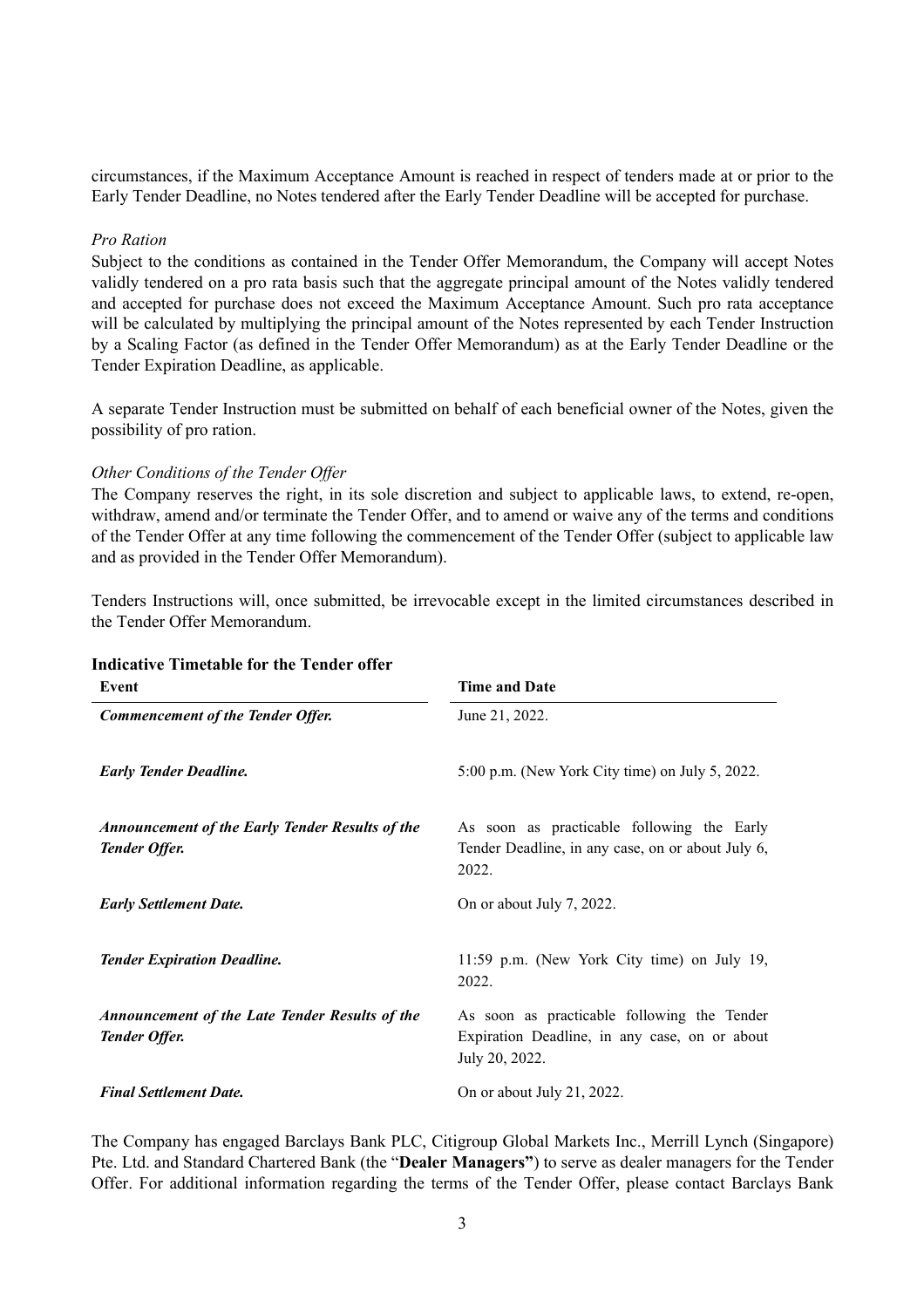PLC at Hong Kong: +852 2903 3266; Email: projecthalo@barclayscorp.com, Citigroup Global Markets Inc. at Hong Kong: +852 2501 2541; Email: projecticeind2022.ap@citi.com, Merrill Lynch (Singapore) Pte. Ltd. at London: +44 20 7996 5420; Hong Kong: +852 3508 3514; Email: DG.LM-EMEA@bofa.com and Standard Chartered Bank at Singapore: +65 6557 8286; London: +44 20 7885 5739; U.S.: +1 (212) 667- 0351; Email: liability\_management $@sc.com$ .

The Company has appointed Morrow Sodali Limited to serve as the Information and Tender Agent for the Tender Offer. Questions regarding the Tender Offer should be directed to the Information and Tender Agent at the contact details provided. Documents for the Tender Offer, including the Tender Offer Memorandum, are available at the Tender Offer Website: https://projects.morrowsodali.com/bhartiairtel and may also be obtained by contacting the Information and Tender Agent by telephone in Hong Kong at +852 2319 4130; in London at  $+44$  20 4513 6933; and in the United States at  $+1$  203 609 4910 or by email at BhartiAirtel@investor.morrowsodali.com.

Noteholders are advised to check with any bank, securities broker or other intermediary through which they hold Notes to confirm whether such intermediary needs to receive Tender Instructions from such Noteholders before the deadlines specified in the Tender Offer Memorandum in order for that Noteholder to be able to participate in, or revoke their Tender Instructions to participate in, the Tender Offer. The deadlines set by The Depository Trust Company, Euroclear SA/NV or Clearstream Banking, S.A. (each a "**Clearing System"** and, together, the "**Clearing Systems**") for the submission and withdrawal of Tender Instructions will also be earlier than the relevant deadlines specified in the Tender Offer Memorandum.

## **Cautionary Statement Concerning Forward-Looking Statements**

This press release contains forward-looking statements within the meaning of Section 27A of the U.S. Securities Act of 1933 (the "**Securities Act**") and Section 21E of the U.S. Securities Exchange Act of 1934. Actual results may differ materially from those express or implied in these statements. The words "aim," "expect," "seek," "will" and similar expressions identify forward-looking statements. Although the Company believes that the expectations reflected in its forward-looking statements are reasonable, it can give no assurance that such expectations will prove to be correct. In addition, estimates of future operating results are based on the Company's current complement of businesses, which is subject to change. Statements in this press release speak only as of the date of this press release, and the Company disclaims any responsibility to update or revise such statements.

## **Investor and Media Contact**

**Investor Relations Contacts:**  *General*  Tel: +44 7446 858 280 Email: investor.relations@africa.airtel.com *Pier Falcione*  Tel: +44 7464 830 011 *Morten Singleton*  Tel: +44 207 493 9315

## **Debt Investor Contact:**

*Sidhanth Hota* Tel: +44 7557 300 353 / +91 98117 15495 Email: sidhanth.hota@africa.airtel.com

## **Debt Originations**